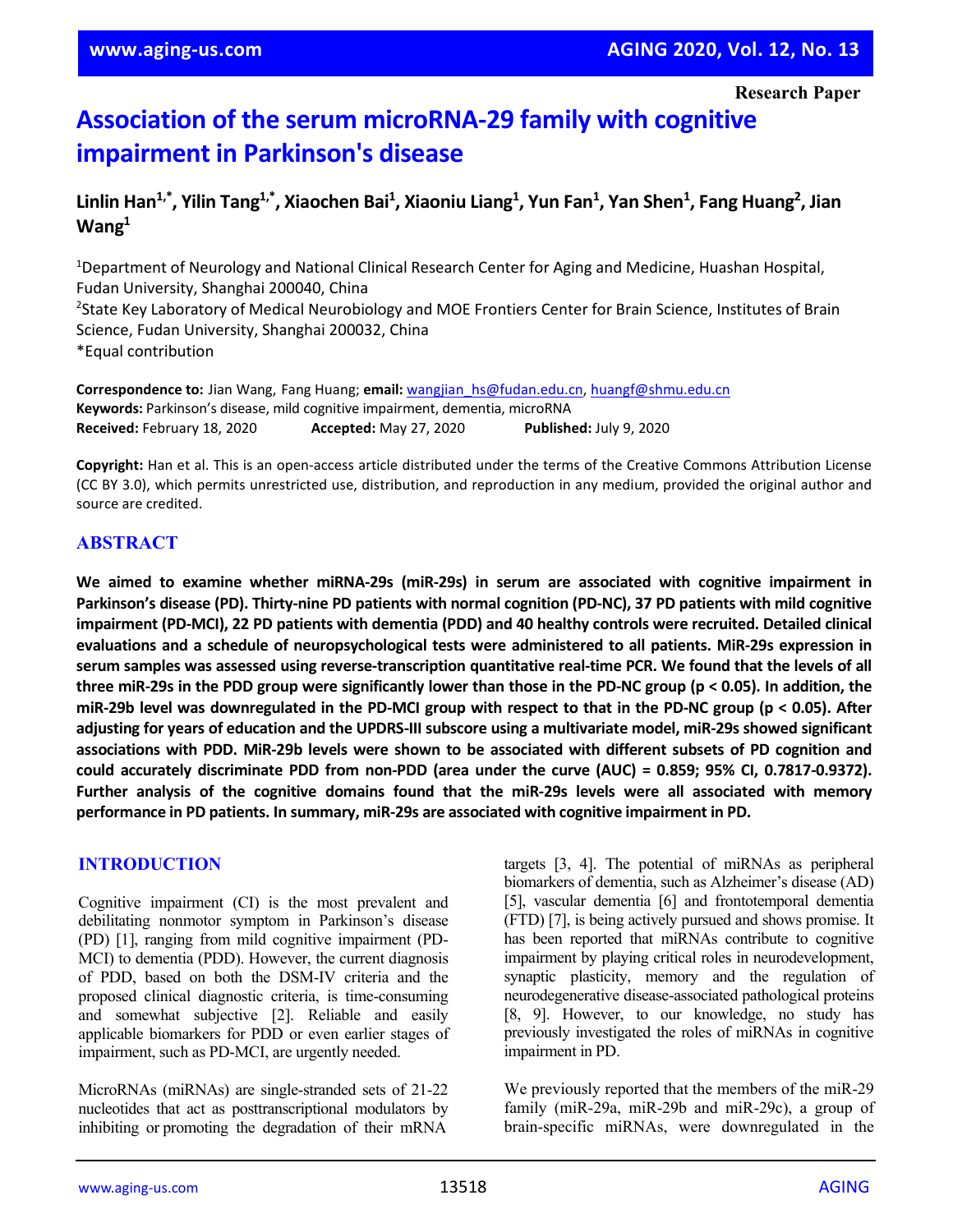serum of PD patients and showed a decreasing trend related to more severe Parkinsonism [10]. Considering that cognitive performance worsens with increasing disease severity in PD [11] and the critical role of miR-29s in neuronal survival [12], aging [13], and synaptic plasticity [14], we wondered whether miR-29s were associated with cognitive deficits in PD. To explore this, we compared serum miR-29s expression in PD patients with different cognitive states and evaluated their potential diagnostic accuracy for PDD and PD-MCI patients.

# **RESULTS**

#### **Clinical characteristics and neuropsychological tests of participants**

We enrolled 98 PD patients and 40 healthy controls (HCs) in total. The patients were classified into 3 groups: patients with PDD  $(n = 22)$ , patients with PD-MCI ( $n = 37$ ), and patients with PD-NC ( $n = 39$ ). The four groups were gender- and age-matched ( $p > 0.05$ ; Table 1). No group differences were found with respect to ESS scores, SSST-12 scores or RBDSQ scores among the PD patients (all  $p > 0.05$ ). The PDD group, followed by the PD-MCI group, had the longest disease duration, the most sever motor impairment (H&Y, UPDRS-III), and the highest GDS scores and hallucination incidence, while having the shortest years of education. The LEDs in the PDD and PD-MCI groups were both higher than those in the PD-NC group.

Unsurprisingly, the scores on the MMSE and specific cognitive assessments were dramatically different among the PDD, PD-MCI and PD-NC patients. The patients' detailed cognitive profiles are shown in Table 2.

### **MiR-29s and cognitive impairment in PD patients**

MiR-29a/b/c levels showed no differences between the PD-NC group and HC group (p>0.05). MiR-29a/b/c expression was significantly lower in the PDD group than those in the PD-NC group (Figure 1)  $(p<0.05)$ . The expression levels of miR-29b and miR-29c were both significantly lower in the PDD group than those in the PD-MCI group (p<0.05). Additionally, miR-29b expression in the PD-MCI patients was significantly downregulated with respect to that in the PD-NC patients  $(p<0.01)$ .

We built a univariate model (Model 1) to explore the "crude" effect of miR-29s on incident PDD or PD-CI. As shown in Table 3, the univariate logistic regression suggested significant associations between the expression of all members of the miR-29s family with PDD and PD-CI (PDD + PD-MCI). These associations

remained significant after adjusting for years of education and UPDRS-III subscore in a multivariate model (Model 2) with the exception that miR-29c levels were not associated with PD-CI.

ROC analysis was conducted to determine the diagnostic accuracy of miR-29s in distinguishing PDD from non-PDD (PD-MCI + PD-NC) and PD-CI (PDD + PD-MCI) from PD-NC. For discriminating between PDD and non-PDD, the area under the curve (AUC) of miR-29b, which indicates the accuracy, was considered high at 0.86 (0.859, 95% CI=0.7817 to 0.9372) (Figure 2A), while the AUCs of miR-29a and miR-29c were moderate (0.689, 95% CI=0.5655 to 0.8119 and 0.701, 95% CI =0.5917 to 0.8109, respectively). For discriminating between PD-CI and PD-NC, the AUC of miR-29b was moderate, with an average AUC of 0.726 (95% CI=0.6268 to 0.8243) (Figure 2B). Less impressively, miR-29a achieved an AUC of 0.638 (95%  $CI = 0.5276$  to 0.7483), and miR-29c achieved an AUC of 0.563 (95% CI= 0.4390 to 0.6866).

#### **MiR-29s and cognitive domains in PD patients**

After controlling for years of education and UPDRS-III subscore in the multivariate linear regression model, miR-29b expression and miR-29c expression were associated with the global cognitive status evaluated by the MMSE  $(β = 1.240, 95% CI = 0.154$  to 2.327 and  $β = 1.391, 95%$ CI=0.238 to 2.545, respectively). For specific cognitive domains, all miR-29s levels were associated with the zscore of memory function  $(\beta=0.455, 95\% \text{ CI}=0.090 \text{ to }$ 0.821, β=0.453, 95% CI=0.096 to 0.81 and β=0.483, 95% CI=0.102 to 0.864 for miR-29a, miR-29b and miR-29c, respectively) in the multivariate linear regression model (Table 4). Moreover, miR-29a and miR-29b levels were associated with the z-score of language function (β=0.354, 95% CI=0.039 to 0.669 and β=0.339, 95% CI=0.033 to 0.645, respectively), and miR-29b level was associated with the z-score of executive function  $(\beta=0.309, 95\%)$ CI=0.060 to 0.559).

#### **MiR-29s and clinical characteristics of PD patients**

MiR-29s levels showed no correlation with the clinical parameters of interest, including age, gender, years of education, disease duration, LED, H&Y stage, UPDRS-III subscore, ESS score, GDS score, SSST-12 score, RBDSQ score or the incidence of hallucination (Table 5).

### **DISCUSSION**

The present study compared serum miR-29a/b/c levels in PDD, PD-MCI, PD-NC patients and healthy controls. Low expression of miR-29s in PD patients was significantly associated with poorer cognitive function.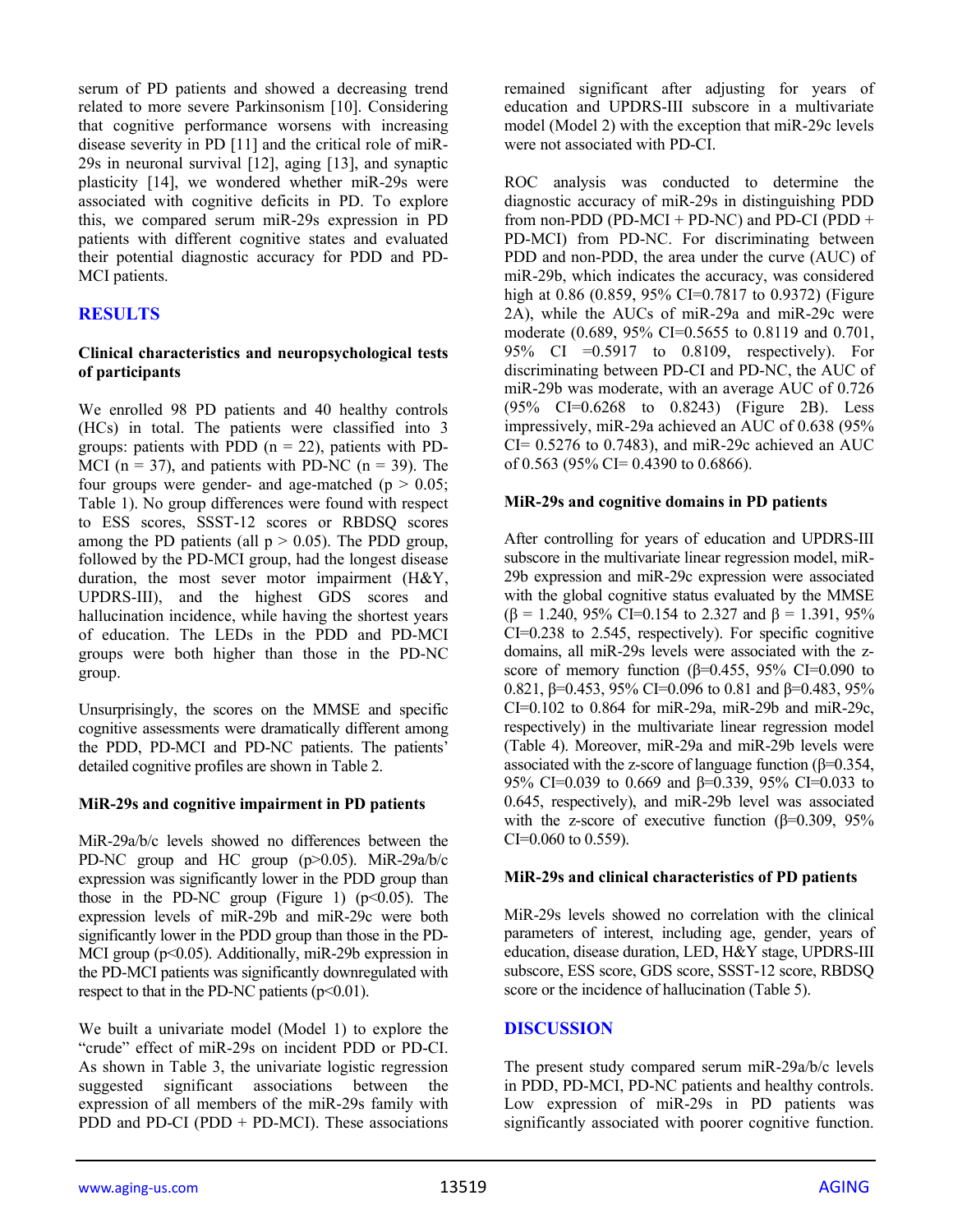|  |  |  | Table 1. Clinical characteristics of patients with Parkinson's disease and healthy controls. |
|--|--|--|----------------------------------------------------------------------------------------------|
|--|--|--|----------------------------------------------------------------------------------------------|

|                          | HC<br>$(n=40)$ | <b>PD-NC</b><br>$(n=39)$ | <b>PD-MCI</b><br>$(n=37)$ | <b>PDD</b><br>$(n=22)$ | p value |
|--------------------------|----------------|--------------------------|---------------------------|------------------------|---------|
| Age, years               | 63.75(5.611)   | 61.49(5.529)             | 61.43(6.842)              | 61.86(6.657)           | 0.0.304 |
| Gender, men*             | 23(57.5%)      | $22(56.4\%)$             | $26(70.3\%)$              | $11(50\%)$             | 0.427   |
| Education, years         |                | 12.28(3.112)             | 8.34(4.771)               | 9.55(4.361)            | < 0.001 |
| Disease duration, months |                | 32.3(29.008)             | 63.82(61.371)             | 82.17(62.377)          | < 0.01  |
| UPDRS-III subscore#      |                | 26.18(16.153)            | 34.03(13.889)             | 39.63(17.839)          | < 0.01  |
| Hoehn and Yahr stage**   |                | 1.89(0.924)              | 2.46(1.016)               | 2.88(0.947)            | < 0.01  |
| <b>ESS</b> score         |                | 6.21(5.095)              | 7.26(5.249)               | 7.19(4.976)            | 0.631   |
| GDS score                |                | 10.79(6.799)             | 11.26(6.934)              | 15.71(6.001)           | < 0.05  |
| SSST 12 score            |                | 5.18(2.522)              | 4.64(2.332)               | 3.6(2.479)             | 0.068   |
| RBDSQ score              |                | 4.32(3.154)              | 5.26(3.579)               | 5.95(3.203)            | 0.193   |
| Hallucination*           |                | $3(15.8\%)$              | $7(36.8\%)$               | $9(47.4\%)$            | < 0.05  |
| LED (mg/day)             |                | 390.02(204.672)          | 698(508.704)              | 689.34(339.458)        | < 0.01  |

Data are mean (SD) or n (%). P values correspond to three-group comparisons.

Abbreviations: HC, healthy control; PDD, PD-NC, Parkinson's disease with no cognitive impairment; PD-MCI, Parkinson's disease with mild cognitive impairment; Parkinson's disease with dementia; UPDRS, Unified Parkinson's Disease Rating Scale. ESS, Epworth Sleepiness Scale. GDS, Geriatric Depression Scale. SSST 12, the Sniffin' Sticks Screening 12 Test. RBDSQ, Rapid Eye Movement Sleep Behavior Disorder Screening Questionnaire. LED, Levodopa equivalent dose. #Off-state motor ratings according to the UPDRS (motor section).

\*chi-square test.

\*\*Kruskal Wallis test.

| <b>Cognitive test</b>               | <b>PDD</b>     | <b>PD-MCI</b>  | PD-NC          | p Value | Post hoc significance                               |
|-------------------------------------|----------------|----------------|----------------|---------|-----------------------------------------------------|
| <b>MMSE</b>                         | 19.41(4.521)   | 26.16(2.522)   | 28.33(1.06)    | < 0.001 | $[MCNc]$ $[DCNc]$ $[DCNc]$                          |
| <b>Attention and working memory</b> |                |                |                |         |                                                     |
| <b>SDMT</b>                         | 15.92(14.705)  | 20.06(10.031)  | 35.51(12.213)  | < 0.001 | $[Mo^{c}]$ $[Do^{c}]$                               |
| TMT-A $(s)$                         | 150(98.555)    | 91.08(40.139)  | 58.42(17.882)  | < 0.001 | [M <sub>Y</sub> °] [D <sub>Y</sub> °]               |
| <b>Executive function</b>           |                |                |                |         |                                                     |
| $CWT-C$ time $(s)$                  | 126.67(60.405) | 99.03(32.425)  | 74.36(17.879)  | < 0.001 | $[M>M^b]$ $[D>M^c]$                                 |
| CWT-C right                         | 38.59(5.28)    | 44.42(4.486)   | 45.9(3.447)    | < 0.001 | $[D< M^c]$ $[D< N^c]$                               |
| $TMT-B(s)$                          | 267(194.498)   | 215.27(77.326) | 147.37(50.864) | < 0.001 | $[M>M^c]$ $[D>M^a]$                                 |
| Language                            |                |                |                |         |                                                     |
| <b>BNT</b>                          | 17.62(5.987)   | 20.32(4.19)    | 24(3.356)      | < 0.001 | $[Mo]c$ [D $Nc$ ]                                   |
| AFT                                 | 8.909(4.8786)  | 13.838(3.6325) | 16.718(4.1482) | < 0.001 | $[MNb]$ $[DNc]$ $[DNc]$                             |
| <b>Memory</b>                       |                |                |                |         |                                                     |
| AVLT-delay recall                   | 1.11(1.41)     | 3.35(2.031)    | 5(2.271)       | < 0.001 | $[M< Nc]$ $[D< Nc]$ $[D< Mc]$                       |
| AVLT-T                              | 10.909(8.1935) | 18.162(7.7514) | 27.179(8.0094) | < 0.001 | $[MCNc]$ $[DCNc]$ $[DCNc]$                          |
| CFT-delay recall                    | 4.32(4.177)    | 10.66(8.429)   | 15.74(6.155)   | < 0.001 | $[M < N^a]$ $[D < N^c]$ $[D < M^b]$                 |
| <b>Visuospatial function</b>        |                |                |                |         |                                                     |
| <b>CFT</b>                          | 17.86(12.69)   | 26.44(8.262)   | 33.69(11.619)  | < 0.001 | $[D<\mathbb{N}^c]$ $[M<\mathbb{N}^c]$               |
| <b>CDT</b>                          | 11.41(7.874)   | 16.97(6.016)   | 22.47(5.54)    | < 0.001 | $[M1^{c}]$ [D <n<sup>c] [D<m<sup>b]</m<sup></n<sup> |

**Table 2***.* **Neuropsychological evaluation of patients with Parkinson's disease.**

Data are mean (SD). P values correspond to three-group comparisons.

Abbreviations: PDD, Parkinson's disease with dementia; PD-MCI, Parkinson's disease with mild cognitive impairment; PD-NC, Parkinson's disease with no cognitive impairment; MMSE, Mini Mental State Examination; SDMT, Symbol Digit Modality Test; TMT, Trail Making Test; CWT, Stroop Color-Word Test; BNT, Boston Naming Test; AFT, Animal Fluency Test; AVLT, Auditory Verbal Learning Test; CFT, the Rey-Osterrieth Complex Figure Test; CFT, Clock Drawing Test; N, PD-NC; M, PD-MCI; D, PDD.  $a$  p < 0.05,  $b$  p < 0.01,  $c$  p < 0.001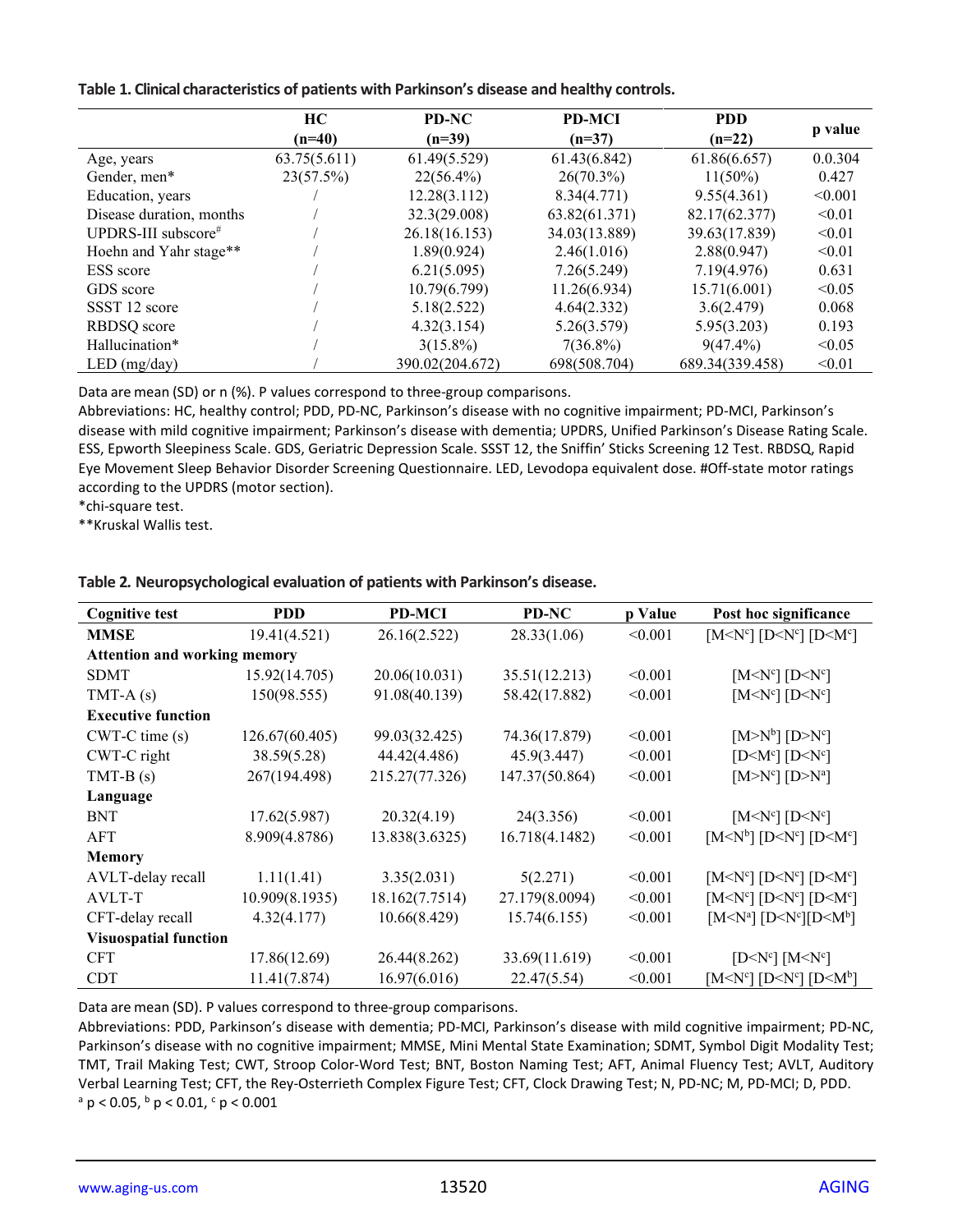In particular, miR-29b differentiated PDD from non-PDD with high accuracy and PD-CI from PD-NC with moderate accuracy.

Biomarkers that allow early identification of cognitive dysfunction have the potential to assist in predicting the onset of dementia in PD and could possibly lead to earlier interventions. Previous research has made efforts to identify biomarkers of PD-CI, including attempts to show relationships with the levels of Aβ in CSF, uric acid in plasma/serum, measurements of cerebral cholinergic innervation and metabolism using PET, and hippocampal size measured by MRI [15]. Either the invasive nature or high costs of these techniques preclude their routine use in large populations. This study is an attempt to widen the list of potential biomarkers to include blood-based miRNAs. Although many miRNAs have been identified to be associated with PD [16], to the best of our knowledge, this is the first study to directly explore whether miRNAs in blood could be peripheral biomarkers for cognitive impairment in PD.

miRNAs have been reported as peripheral biomarkers of other neurocognitive disorders, such as Alzheimer's disease (AD) [5], vascular dementia [6] and frontotemporal dementia (FTD) [7]. Upregulation of miR-29c was shown to promote learning and memory behaviors in AD mice [17]. In this study, we illustrated downregulation patterns of serum miR-29s in PD with cognitive impairment. Specifically, the expression levels of miR-29s, particularly miR-29b, decreased in the PDD and PD-MCI groups compared with those in the PD-NC group. Furthermore, miR-29b, while having a high AUC in discriminating PDD from non-PDD and a moderate AUC in discriminating PD-CI from PD-NC, showed no correlation with other clinical parameters. After adjusting for other confounders, miR-29b continued to be associated with global cognitive

parameters. The specific association with cognitive impairment makes miR-29b a potential candidate biomarker for distinguishing PDD patients.

In specific domains, we noted that the levels of the miR-29s family were all associated with the z-score of memory function. As PD-NC progresses to PDD, studies have shown that memory deficits become apparent, implicating a supervening dysfunction of temporal lobe storage mechanisms [18]. This association between miR-29s and memory function may result from the high expression of miR-29s in the central nervous system, particularly in neurons of the hippocampus [14]. Additionally, miR-29a and miR-29b showed an association with the language zscore, and miR-29b expression contributed to executive deficits, but the underlying mechanisms need to be further explored.

Our previous study showed a marked reduction in serum miR-29s levels in PD patients compared with those in the unaffected controls. In this study, we further divided PD patients into three groups according to cognitive status. However, serum miR-29s levels in the PD-NC patients and healthy controls showed no significant differences, but serum miR-29s levels in the PD-MCI and PDD patients were significantly lower than those in healthy controls. This might indicate that miR-29s are more related to cognition but not pure Parkinsonism. These results may be due to the different neurobiological bases underlying cognitive and motor deficits in PD. Additionally, our previous study found that serum miR-29s did not differ between AD patients and healthy participants [10]. It seems that serum miR-29s are associated with PD-CI but not AD.

Currently, the mechanisms underlying cognitive impairment in PD remain unclear [19]. miR-29s may provide insights into these pathological mechanisms.



**Figure 1***.* **Expression levels of miRNA-29s among PDD, PD-MCI, PD-NC groups and healthy controls.** (**A**) Expression levels of miRNA-29a among PDD, PD-MCI, PD-NC groups and HCs. (**B**) Expression levels of miRNA-29b among PDD, PD-MCI, PD-NC groups and HCs. (**C**) Expression levels of miRNA-29c among PDD, PD-MCI, PD-NC groups and HCs. Abbreviations: HC, healthy control; PDD, Parkinson's disease with dementia; PD-MCI, Parkinson's disease with mild cognitive impairment; PD-NC, Parkinson's disease with no cognitive impairment. Pound sign shows the comparison with healthy control group. ##,  $p<0.01$ ; ###,  $p<0.001$ . Asterisk shows the comparison within three PD groups. \*, p<0.05; \*\*, p<0.01; \*\*\*, p<0.001.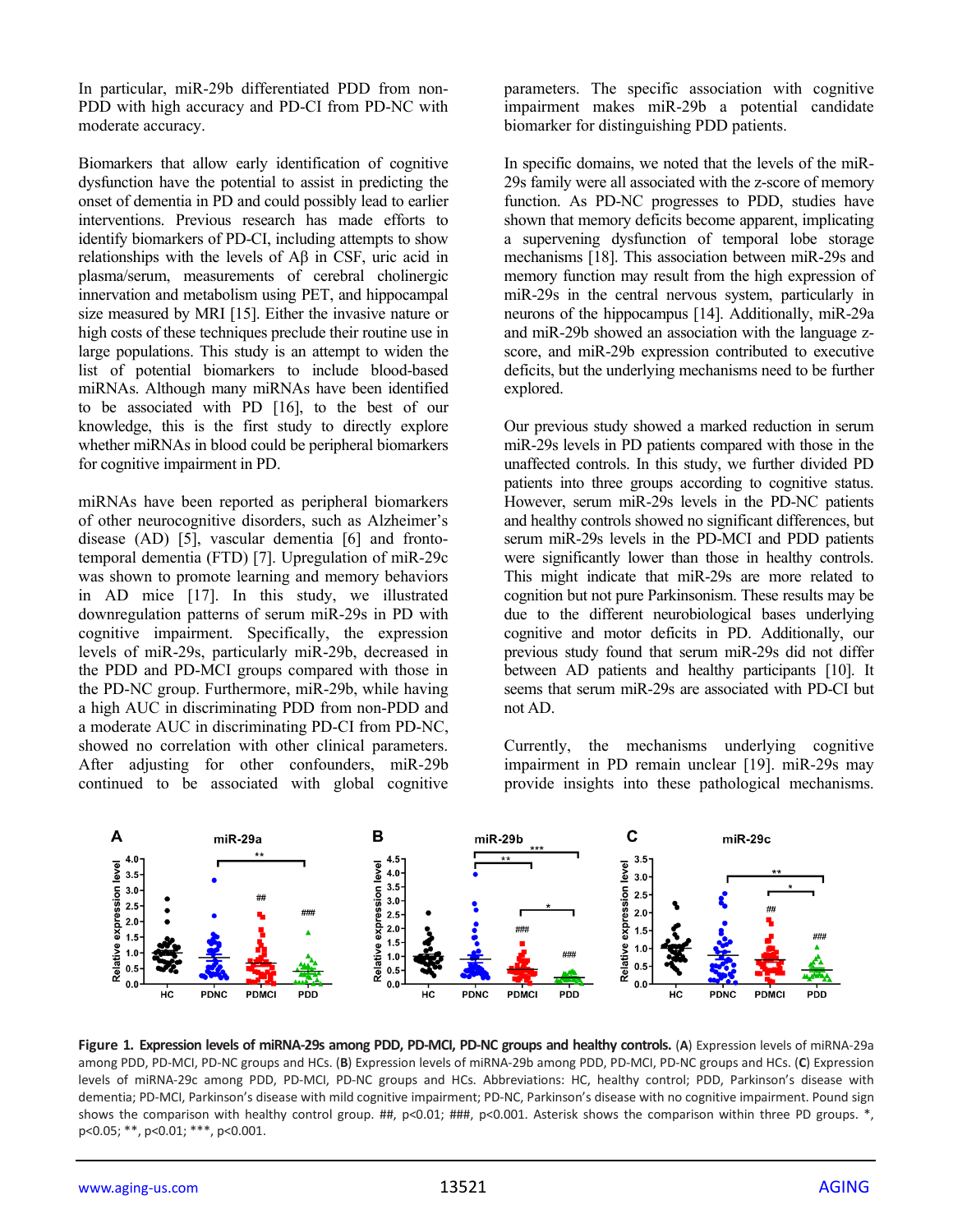| Table 3. Regression analyses of the association between cognitive impairment in patients with Parkinson's disease |  |  |
|-------------------------------------------------------------------------------------------------------------------|--|--|
| and serum miRNA-29s.                                                                                              |  |  |

|                   |          | PDD vs. non-PDD |                  |          | PD-CI <i>vs.</i> PD-NC |           |  |
|-------------------|----------|-----------------|------------------|----------|------------------------|-----------|--|
|                   |          | S.E.            |                  |          | S.E.                   |           |  |
| Model 1           |          |                 |                  |          |                        |           |  |
| $m\ddot{R}NA-29a$ | $-1.391$ | 0.580           | $0.017*$         | $-0.718$ | 0.329                  | $0.029*$  |  |
| $m\ddot{R}NA-29b$ | $-7.310$ | 1.873           | $\leq 0.001$ *** | $-1.773$ | 0.564                  | $0.002**$ |  |
| $m\ddot{R}NA-29c$ | $-1.752$ | 0.677           | $0.010*$         | $-0.668$ | 0.332                  | $0.044*$  |  |
| <b>Model 2</b>    |          |                 |                  |          |                        |           |  |
| miRNA-29a         | $-2.348$ | 0.834           | $0.005**$        | $-0.951$ | 0.438                  | $0.030*$  |  |
| $m\ddot{R}NA-29b$ | $-8.533$ | 2.252           | $\leq 0.001$ *** | $-1.901$ | 0.745                  | $0.011*$  |  |
| $mIRNA-29c$       | $-2.510$ | 0.902           | $0.005**$        | $-0.833$ | 0.436                  | 0.056     |  |

Model 1: Univariate analysis; Model 2: Multivariate Logistic regression model, adjusted for years of education, and UPDRS-III subscore.

Abbreviations: PDD, Parkinson's disease with dementia; non-PDD, Parkinson's disease without dementia, the combination of PD-MCI and PD-NC; PD-CI, Parkinson's disease with cognitive impairment, the combination of PDD and PD-MCI; PD-NC, Parkinson's disease with normal cognition. \* p<0.05; \*\*, p<0.01; \*\*\* p<0.001.

The target genes for mature miR-29a/b/c heavily overlap according to computer prediction. The synaptic regulator PARK7 (DJ-1), mitogen-activated proteins MAPK6, MAPK7, and MAPK10, short-term memory to long-term memory conversion regulator CREB, and neurogrowth and neurotrophic factors IGF1 and IGF2 are candidate targets of miR-29s. The pathogenetic role of miR-29s in PDD or PD-MCI warrants further study.

Our study has some limitations. First, this study has a small sample size. Thus, a larger group of patients is needed to confirm these results. Second, this study utilizes a cross-sectional design, which could not be used to analyze the longitudinal impacts of miR-29s on cognitive function in PD. Longitudinal studies are required to explore whether miR-29s could identify PD patients at risk for further cognitive decline. Additionally, our cross-sectional study could not make causal inferences, and the role of miR-29s in the pathogenesis of cognitive impairment in PD is worthy of further study.

In conclusion, we identified the association of the serum miR-29 family with cognitive impairment in PD. Our findings reveal that the serum microRNA-29 family, especially miR-29b, may be potential biomarkers for PDD and PD-CI.



**Figure 2. Diagnostic utility of miRAN-29s for PDD and PD-CI.** (**A**). ROC curve for serum miRNA-29s differentially expression between PDD and non-PDD. (**B**) ROC curve for serum miRNA-29s differentially expression between PD-CI and PD-NC. The true positive rate (sensitivity %) is plotted as a function of the false positive rate (100 % - specificity %). Abbreviations: PDD, Parkinson's disease with dementia; non-PDD, Parkinson's disease without dementia, the combination of PD-MCI and PD-NC; PD-CI, Parkinson's disease with cognitive impairment, the combination of PDD and PD-MCI; PD-NC, Parkinson's disease with normal cognition.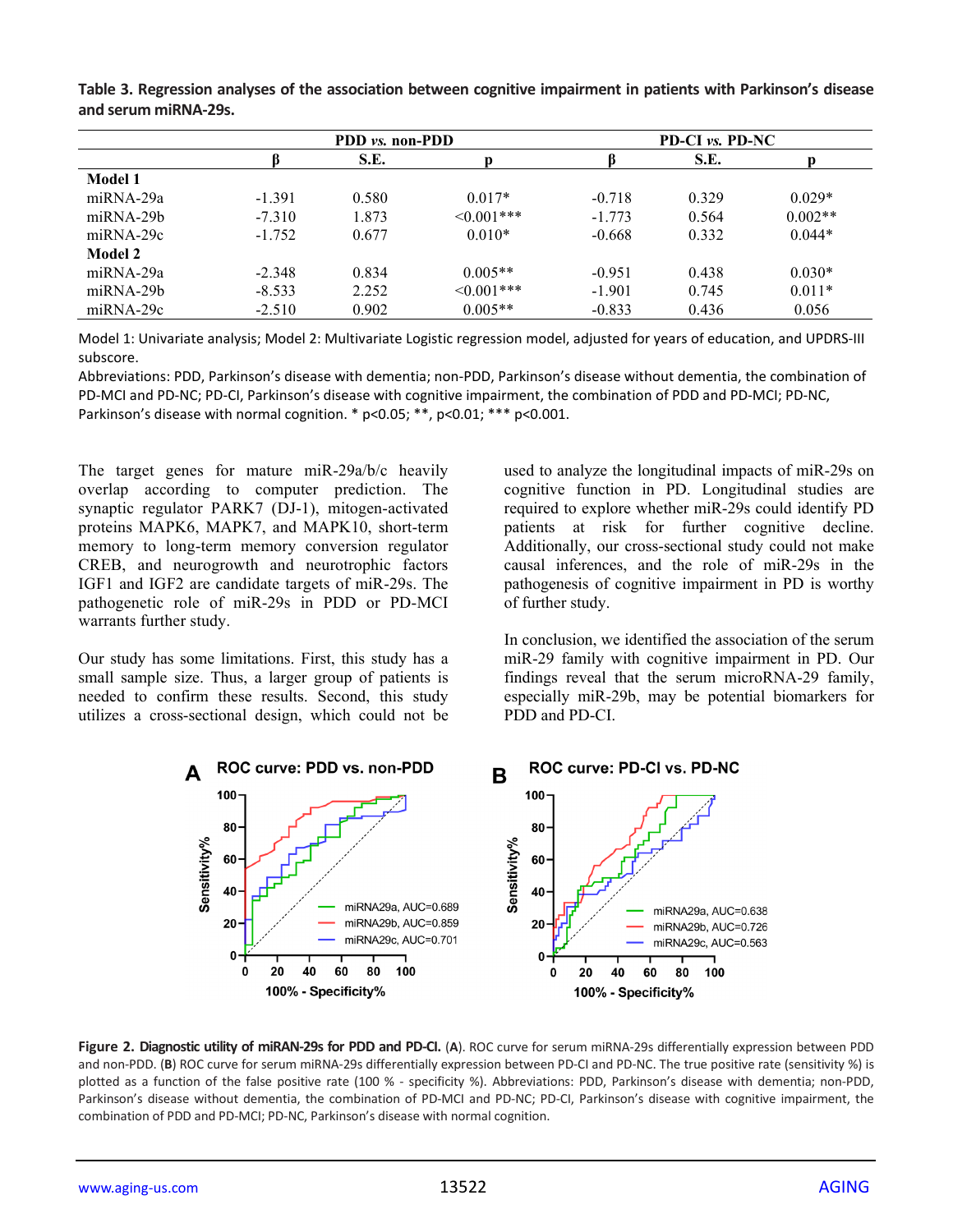| Cognitive<br>domain z-score | $mIRNA-29a$               | $m$ i $RN$ A-29b        | miRNA-29c               |
|-----------------------------|---------------------------|-------------------------|-------------------------|
|                             | $\beta = 1.104$           | $\beta = 1.240$         | $\beta = 1.391$         |
| Global                      | 95% CI= $-0.025$ to 2.233 | 95% CI=0.154 to 2.327   | 95% CI=0.238 to 2.545   |
|                             | $p=0.055$                 | $p=0.026*$              | $p=0.019*$              |
|                             | $\beta = 0.181$           | $\beta = 0.198$         | $\beta = 0.257$         |
| <b>Attention</b>            | 95\% CI=-0.092 to 0.454   | 95\% CI=-0.053 to 0.449 | 95\% CI=-0.019 to 0.532 |
|                             | $p=0.191$                 | p0.121                  | $p=0.068$               |
|                             | $\beta = 0.132$           | $\beta = 0.309$         | $\beta = 0.146$         |
| <b>Executive</b>            | 95% CI=-0.142 to 0.405    | 95% CI=0.060 to 0.559   | 95\% CI=-0.140 to 0.432 |
|                             | $p=0.341$                 | $p=0.016*$              | $p=0.312$               |
|                             | $\beta = 0.354$           | $\beta = 0.339$         | $\beta = 0.247$         |
| Language                    | 95% CI=0.039 to0.669      | 95% CI=0.033 to 0.645   | 95% CI=-0.083 to 0.577  |
|                             | $p=0.028*$                | $p=0.030*$              | $p=0.140$               |
|                             | $\beta = 0.455$           | $\beta = 0.453$         | $\beta = 0.483$         |
| <b>Memory</b>               | 95% CI=0.090 to 0.821     | 95% CI=0.096 to 0.811   | 95% CI=0.102 to 0.864   |
|                             | $p=0.015*$                | $p=0.014*$              | $p=0.014*$              |
|                             | $\beta = 0.350$           | $\beta = 0.284$         | $\beta = 0.157$         |
| <b>Visuospatial</b>         | $95\%$ CI=-0.198 to 0.898 | 95% CI=-0.251 to 0.818  | 95\% CI=-0.417 to 0.730 |
|                             | $p=0.207$                 | $p=0.294$               | $p=0.588$               |

**Table 4. Multivariate linear model results for association between miRNA-29s and cognitive domain z-scores of patients with Parkinson's disease.** 

Multivariate linear regression model, adjusted for years of education and UPDRS-III subscore. Cognitive domain z-scores were derived from two or more neuropsychological test scores.

\*, p<0.05

| Table 5. Correlations between miRNA-29s and clinical characteristics of patients with Parkinson's disease. |  |
|------------------------------------------------------------------------------------------------------------|--|
|------------------------------------------------------------------------------------------------------------|--|

|                                        | $m$ iRNA-29 $a^{\#}$ |         | $m$ iRNA-29 $b^{\#}$ |         | miRNA-29c |         |
|----------------------------------------|----------------------|---------|----------------------|---------|-----------|---------|
|                                        | r                    | p value | r                    | p value | r         | p value |
| Age, years                             | 0.117                | 0.251   | 0.122                | 0.233   | 0.114     | 0.262   |
| Gender##                               | $-0.059$             | 0.567   | $-0.084$             | 0.411   | $-0.008$  | 0.940   |
| Education, years                       | 0.000                | 0.998   | $-0.003$             | 0.975   | $-0.031$  | 0.768   |
| Disease duration, months <sup>##</sup> | 0.047                | 0.664   | $-0.113$             | 0.292   | 0.049     | 0.648   |
| <b>UPDRS-III</b> subscore              | $-0.097$             | 0.350   | $-0.087$             | 0.403   | 0.024     | 0.817   |
| Hoehn and Yahr stage <sup>##</sup>     | $-0.029$             | 0.776   | $-0.023$             | 0.828   | 0.111     | 0.280   |
| $ESS score^{\# \#}$                    | 0.094                | 0.364   | 0.003                | 0.975   | 0.109     | 0.292   |
| GDS score                              | $-0.124$             | 0.234   | $-0070$              | 0.502   | $-0.039$  | 0.707   |
| SSST 12 score                          | $-0.025$             | 0.811   | 0.027                | 0.798   | $-0.015$  | 0.882   |
| RBDSQ score                            | 0.058                | 0.587   | 0.031                | 0.768   | 0.077     | 0.468   |
| Hallucination <sup>##</sup>            | $-0.098$             | 0.338   | 0.016                | 0.878   | $-0.080$  | 0.437   |
| LED $(mg/day)$ <sup>##</sup>           | $-0.043$             | 0.713   | $-0.109$             | 0.344   | 0.195     | 0.090   |

P values correspond to correlation between miRNA-29s and clinical characteristics.

Abbreviations: UPDRS, Unified Parkinson's Disease Rating Scale. ESS, Epworth Sleepiness Scale. GDS, Geriatric Depression Scale. SSST 12, the Sniffin' Sticks Screening 12 Test. RBDSQ, Rapid Eye Movement Sleep Behavior Disorder Screening Questionnaire. LED, Levodopa equivalent dose.

#Off-state motor ratings according to the UPDRS (motor section).

## P values correspond to spearman correlation test for unnormal-distributed data.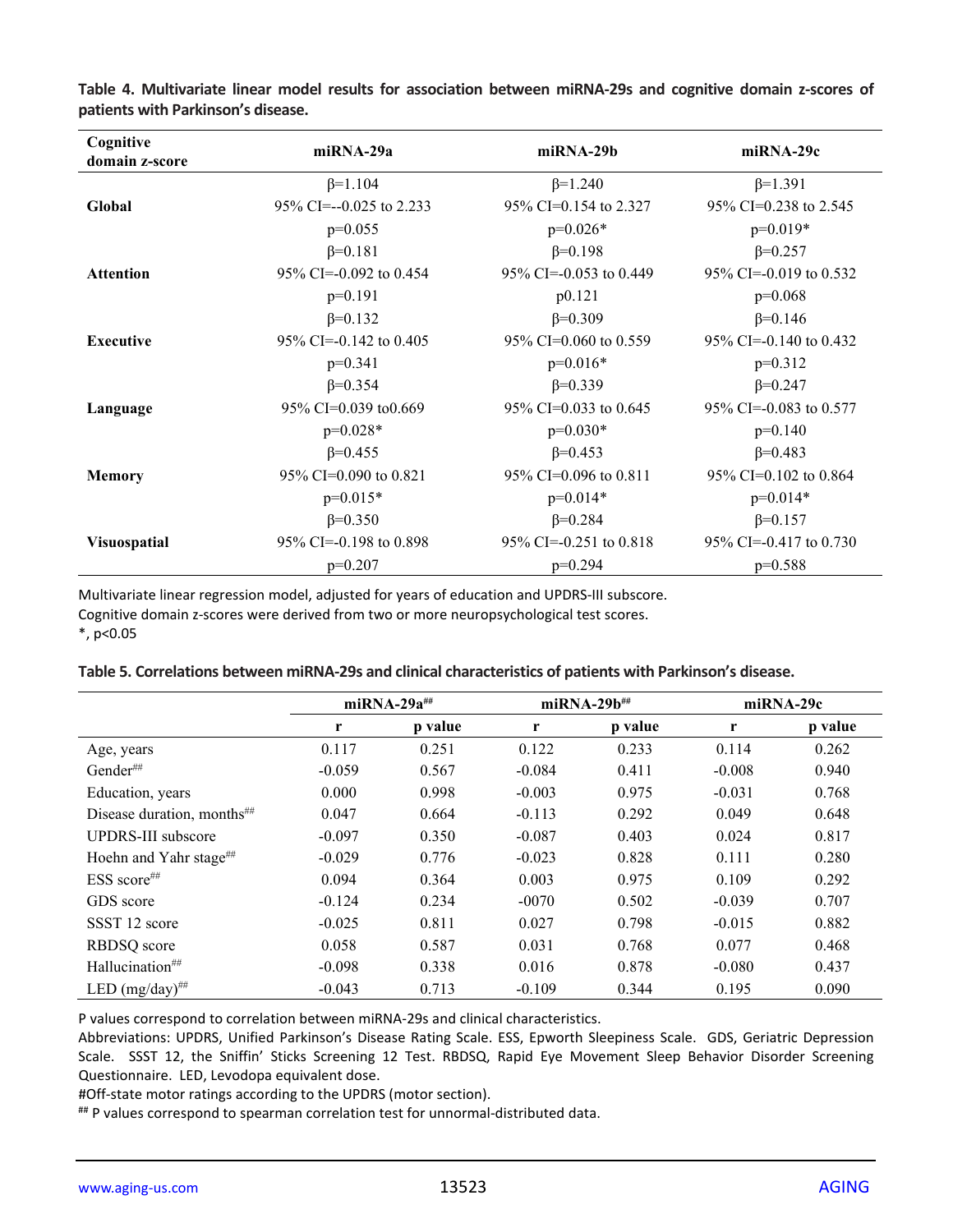# **MATERIALS AND METHODS**

#### **Participants**

Between March 2012 and September 2018, 98 PD patients aged 50-80 years who agreed to participate were recruited from the Department of Neurology, Huashan Hospital. PD diagnosis for each participant was determined by two senior specialists of movement disorders according to the UK Brain Bank criteria [20]. Patients with any history of stroke, epilepsy, encephalitis, traumatic brain injury, malignancies, cardiac events, or severe psychiatric illness were excluded from the study.

Forty age- and gender-matched control subjects were voluntarily recruited. None of the control subjects had a history of neurologic/psychiatric disorders.

#### **Clinical evaluation**

All participants went through clinical assessment after at least 12 h off anti-parkinsonian medications. Motor symptom evaluation included the Unified Parkinson's Disease Rating Scale Part III (UPDRS-III) and the modified Hoehn and Yahr staging (H&Y), while nonmotor symptoms were measured by the Epworth Sleepiness Scale (ESS), the Geriatric Depression Rating Scale (GDS), the Sniffin' Sticks Screening 12 Test (SSST-12) [21], and the Rapid Eye Movement Sleep Behaviour Disorder Screening Questionnaire (RBDSQ). Total daily levodopa equivalent doses (LEDs) were calculated to represent the doses of PD medications.

#### **Neuropsychological assessments**

All participants underwent the Mini-Mental State Examination (MMSE) for global cognitive evaluation [22] and the following comprehensive neuropsychological battery for five specific cognitive domains: (1) attention and working memory: Symbol Digit Modality Test (SDMT) [23] and Trail Making Test A (TMT-A) [24]; (2) executive function: Stroop Color-Word Test (CWT) [25] and Trail Making Test B (TMT-B) [24]; (3) language: Boston Naming Test (BNT) and Animal Fluency Test (AFT) [26]; (4) memory: Auditory Verbal Learning Test (AVLT) [27] and delayed recall of the Rey-Osterrieth Complex Figure Test [28]; (5) visuospatial function: Clock Drawing Test [29] and the copy task of the Rey-Osterrieth Complex Figure Test [28].

All participants were in the ON condition during cognitive assessment to minimize the confounding impact of motor symptoms. To obtain normative data

for the Chinese adult population, we recruited 100 healthy controls matched for age, education, and gender (Supplementary Table 1). The raw score of the individual neuropsychological tests was transformed into a z-score by subtracting the mean test score of the control sample from the individual raw scores and then dividing the difference by the standard deviation of the score of the control sample according to the following formula:

$$
Z \text{ score} = (\text{test score} - \text{Mean}_{\text{control}}) / SD_{\text{control}}.
$$

The mean of two z-scores for each domain was used as the compound score.

PDD was diagnosed by the current clinical diagnostic criteria of the Movement Disorder Society (MDS) Task Force 2007 [30, 31]. PD-MCI was defined based on the MDS Task Force 2012 (Level 2) criteria [32], and impairment (>1.5 SD below the normative mean) on at least 2 neuropsychological tests within the same cognitive domain or across different domains was required. PD-CI includes both PDD and PD-MCI. Non-PDD includes both PD-MCI and PD-NC.

### **Reverse-transcription quantitative real-time PCR (RT-qPCR) for miRNA**

Serum samples were collected from each participant on the same day as the clinical and neuropsychological assessments. Serum miRNAs were extracted using a miRNeasy Serum/Plasma Kit (Qiagen, Germany), during which proportional miRNeasy Serum Spike-In Control was added as the reference RNA. Reverse transcription was performed with a miRcute miRNA First-Strand cDNA Synthesis Kit (Tiangen, China), followed by quantitative real-time PCR of 2 µl of the product. The PCR primer sequences (purchased from Life Technologies) were as follows: miR-29a (5'-TAG CACCATCTGAAATCGG-3'); miR-29b (5'-TAGCA CCATTTGAAATCAGT-3'); and miR-29c (5'-TAGCA CCATTTGAAATCGG-3'). Relative expression levels were calculated using the 2-ΔΔCt method and normalized to the level of the reference RNA. The whole RT-qPCR process was assessed by two experienced researchers blinded to the clinical and neuropsychological data.

### **Data analysis**

Continuous variables are shown as the means  $\pm$  SDs, while categorical data are presented as numbers and frequencies (%). Data were analyzed using IBM SPSS Statistics (version 21).  $P < 0.05$  was defined as statistically significant.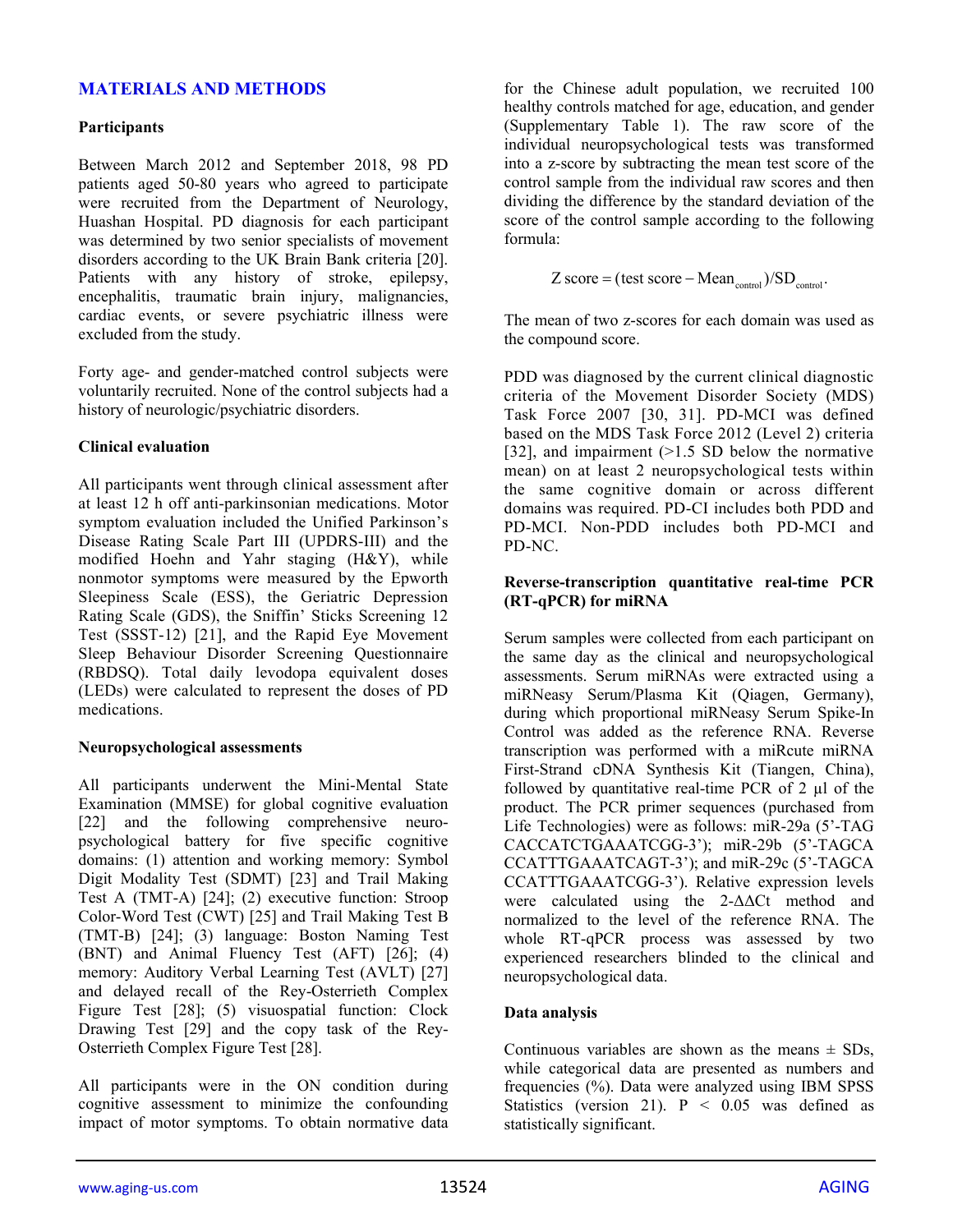For quantitative data, differences among the three PD groups were compared by one-way analysis of variance (ANOVA) with an LSD post hoc test and the Kruskal-Wallis test for normally distributed and nonnormally distributed data, respectively. Categorical data were analyzed with the chi-squared test or Fisher's exact test as appropriate. To test the diagnostic accuracy of miR-29s, we used receiver operating characteristic curve (ROC) analyses.

We calculated correlations between miR-29s expression levels and clinical parameters (age, years of education, H&Y, UPDRS-III, etc.) using Pearson's (r) correlation or Spearman's (rho) correlation as appropriate. A univariate model and a multivariate model were used to explore the effect of miR-29s expression levels on incident PDD or PD-CI with or without considering other confounders (including years of education and UPDRS-III subscore). Controlling for the same covariates, independent associations of miR-29b expression levels with cognitive domain zscores were evaluated by multivariate linear regression analysis.

### **Ethics statement**

This investigation was conducted in accordance with the ethical standards of the Declaration of Helsinki and according to national and international guidelines, and has been approved by the Human Studies Institutional Review Board, Huashan Hospital, Fudan University. All participants provided written informed consent.

# **AUTHOR CONTRIBUTIONS**

Dr. JW and Dr. FH had full access to all the data in the study and take responsibility for the integrity of the data and the accuracy of the data analysis. Y-LT, FH and JW conceived and designed the study. L-LH, X-CB, YF and YS performed experiments. L-LH and X-NL analyzed and interpreted data. L-LH and Y-LT drafted the manuscript. FH and JW revised the manuscript. All authors read and approved the final manuscript.

# **ACKNOWLEDGMENTS**

The authors thank Dr. James Koprich for proofreading the manuscript.

# **CONFLICTS OF INTEREST**

The authors report no actual or potential conflicts of interest.

# **FUNDING**

This work was supported by the Grants (grant numbers: 81801260, 81771372, 81571232, 91949118) from the National Natural Science Foundation of China, the Project (grant number: 2016YFC1306504) from Ministry of Science and Technology of China, and Shanghai Municipal Science and Technology Major Project (grant number: 2018SHZDZX01) and ZJLab.

# **REFERENCES**

- 1. Jones AJ, Kuijer RG, Livingston L, Myall D, Horne K, MacAskill M, Pitcher T, Barrett PT, Anderson TJ, Dalrymple-Alford JC. Caregiver burden is increased in parkinson's disease with mild cognitive impairment (PD-MCI). Transl Neurodegener. 2017; 6:17. <https://doi.org/10.1186/s40035-017-0085-5> PMID[:28638598](https://pubmed.ncbi.nlm.nih.gov/28638598)
- 2. Pagonabarraga J, Kulisevsky J, Llebaria G, García-Sánchez C, Pascual-Sedano B, Martinez-Corral M, Gironell A. PDD-short screen: a brief cognitive test for screening dementia in parkinson's disease. Mov Disord. 2010; 25:440–46. <https://doi.org/10.1002/mds.22877> PMID[:20155863](https://pubmed.ncbi.nlm.nih.gov/20155863)
- 3. Piscopo P, Lacorte E, Feligioni M, Mayer F, Crestini A, Piccolo L, Bacigalupo I, Filareti M, Ficulle E, Confaloni A, Vanacore N, Corbo M. MicroRNAs and mild cognitive impairment: a systematic review. Ageing Res Rev. 2019; 50:131–41. <https://doi.org/10.1016/j.arr.2018.11.005> PMID[:30472218](https://pubmed.ncbi.nlm.nih.gov/30472218)
- 4. Ramakrishna S, Muddashetty RS. Emerging Role of microRNAs in Dementia. J Mol Biol. 2019; 431: 1743–1762. <https://doi.org/10.1016/j.jmb.2019.01.046> PMID[:30738891](https://pubmed.ncbi.nlm.nih.gov/30738891)
- 5. Zetterberg H, Burnham SC. Blood-based molecular biomarkers for Alzheimer's disease. Mol Brain. 2019;  $12.26$

<https://doi.org/10.1186/s13041-019-0448-1> PMID[:30922367](https://pubmed.ncbi.nlm.nih.gov/30922367)

- 6. Prabhakar P, Chandra SR, Christopher R. Circulating microRNAs as potential biomarkers for the identification of vascular dementia due to cerebral small vessel disease. Age Ageing. 2017; 46:861–64. <https://doi.org/10.1093/ageing/afx090> PMID[:28633305](https://pubmed.ncbi.nlm.nih.gov/28633305)
- 7. Sheinerman KS, Toledo JB, Tsivinsky VG, Irwin D, Grossman M, Weintraub D, Hurtig HI, Chen-Plotkin A, Wolk DA, McCluskey LF, Elman LB, Trojanowski JQ,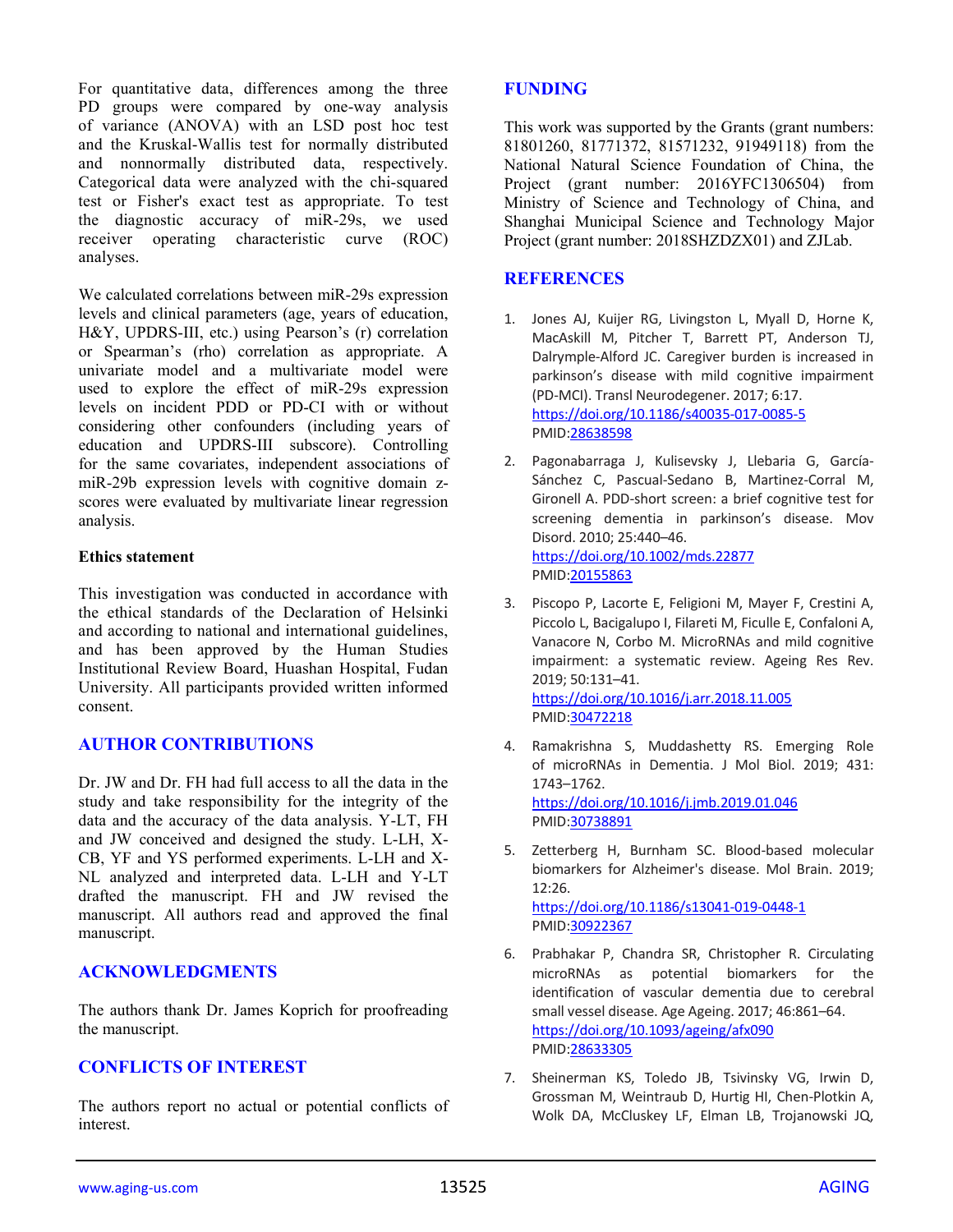Umansky SR. Circulating brain-enriched microRNAs as novel biomarkers for detection and differentiation of neurodegenerative diseases. Alzheimers Res Ther. 2017; 9:89.

<https://doi.org/10.1186/s13195-017-0316-0> PMID[:29121998](https://pubmed.ncbi.nlm.nih.gov/29121998)

- 8. Nadim WD, Simion V, Benedetti H, Pichon C, Baril P, Morisset-Lopez S. MicroRNAs in neurocognitive dysfunctions: new molecular targets for pharmacological treatments? Curr Neuropharmacol. 2017; 15:260–75. <https://doi.org/10.2174/1570159x14666160709001441> PMID[:27396304](https://pubmed.ncbi.nlm.nih.gov/27396304)
- 9. Miquel S, Champ C, Day J, Aarts E, Bahr BA, Bakker M, Bánáti D, Calabrese V, Cederholm T, Cryan J, Dye L, Farrimond JA, Korosi A, et al. Poor cognitive ageing: vulnerabilities, mechanisms and the impact of nutritional interventions. Ageing Res Rev. 2018; 42:40–55. <https://doi.org/10.1016/j.arr.2017.12.004>

PMID[:29248758](https://pubmed.ncbi.nlm.nih.gov/29248758)

- 10. Bai X, Tang Y, Yu M, Wu L, Liu F, Ni J, Wang Z, Wang J, Fei J, Wang W, Huang F, Wang J. Downregulation of blood serum microRNA 29 family in patients with parkinson's disease. Sci Rep. 2017; 7:5411. <https://doi.org/10.1038/s41598-017-03887-3> PMID[:28710399](https://pubmed.ncbi.nlm.nih.gov/28710399)
- 11. Verbaan D, Marinus J, Visser M, van Rooden SM, Stiggelbout AM, Middelkoop HA, van Hilten JJ. Cognitive impairment in parkinson's disease. J Neurol Neurosurg Psychiatry. 2007; 78:1182–87. <https://doi.org/10.1136/jnnp.2006.112367> PMID[:17442759](https://pubmed.ncbi.nlm.nih.gov/17442759)
- 12. Roshan R, Shridhar S, Sarangdhar MA, Banik A, Chawla M, Garg M, Singh VP, Pillai B. Brain-specific knockdown of miR-29 results in neuronal cell death and ataxia in mice. RNA. 2014; 20:1287–97. <https://doi.org/10.1261/rna.044008.113> PMID[:24958907](https://pubmed.ncbi.nlm.nih.gov/24958907)
- 13. Ugalde AP, Ramsay AJ, de la Rosa J, Varela I, Mariño G, Cadiñanos J, Lu J, Freije JM, López-Otín C. Aging and chronic DNA damage response activate a regulatory pathway involving miR-29 and p53. EMBO J. 2011; 30:2219–32. <https://doi.org/10.1038/emboj.2011.124> PMID[:21522133](https://pubmed.ncbi.nlm.nih.gov/21522133)
- 14. Papadopoulou AS, Serneels L, Achsel T, Mandemakers W, Callaerts-Vegh Z, Dooley J, Lau P, Ayoubi T, Radaelli E, Spinazzi M, Neumann M, Hébert SS, Silahtaroglu A, et al. Deficiency of the miR-29a/b-1 cluster leads to ataxic features and cerebellar alterations in mice. Neurobiol Dis. 2015; 73:275–88.

<https://doi.org/10.1016/j.nbd.2014.10.006> PMID[:25315682](https://pubmed.ncbi.nlm.nih.gov/25315682)

- 15. Delgado-Alvarado M, Gago B, Navalpotro-Gomez I, Jiménez-Urbieta H, Rodriguez-Oroz MC. Biomarkers for dementia and mild cognitive impairment in parkinson's disease. Mov Disord. 2016; 31:861–81. <https://doi.org/10.1002/mds.26662> PMID[:27193487](https://pubmed.ncbi.nlm.nih.gov/27193487)
- 16. Doxakis E. Cell-free microRNAs in parkinson's disease: potential biomarkers that provide new insights into disease pathogenesis. Ageing Res Rev. 2020; 58:101023. <https://doi.org/10.1016/j.arr.2020.101023> PMID[:32001380](https://pubmed.ncbi.nlm.nih.gov/32001380)
- 17. Yang G, Song Y, Zhou X, Deng Y, Liu T, Weng G, Yu D, Pan S. MicroRNA-29c targets β-site amyloid precursor protein-cleaving enzyme 1 and has a neuroprotective role in vitro and in vivo. Mol Med Rep. 2015; 12:3081–88. <https://doi.org/10.3892/mmr.2015.3728> PMID[:25955795](https://pubmed.ncbi.nlm.nih.gov/25955795)
- 18. Pirogovsky-Turk E, Filoteo JV, Litvan I, Harrington DL. Structural MRI correlates of episodic memory processes in parkinson's disease without mild cognitive impairment. J Parkinsons Dis. 2015; 5:971–81. <https://doi.org/10.3233/JPD-150652> PMID[:26577652](https://pubmed.ncbi.nlm.nih.gov/26577652)
- 19. Aarsland D, Creese B, Politis M, Chaudhuri KR, Ffytche DH, Weintraub D, Ballard C. Cognitive decline in parkinson disease. Nat Rev Neurol. 2017; 13:217–31. <https://doi.org/10.1038/nrneurol.2017.27> PMID[:28257128](https://pubmed.ncbi.nlm.nih.gov/28257128)
- 20. Hughes AJ, Daniel SE, Kilford L, Lees AJ. Accuracy of clinical diagnosis of idiopathic parkinson's disease: a clinico-pathological study of 100 cases. J Neurol Neurosurg Psychiatry. 1992; 55:181–84. <https://doi.org/10.1136/jnnp.55.3.181> PMID[:1564476](https://pubmed.ncbi.nlm.nih.gov/1564476)
- 21. Li DK, Liu FT, Chen K, Bu LL, Yang K, Chen C, Liu ZY, Tang YL, Zhao J, Sun YM, Wang J, Wu JJ. Depressive symptoms are associated with color vision but not olfactory function in patients with parkinson's disease. J Neuropsychiatry Clin Neurosci. 2018; 30:122–29. <https://doi.org/10.1176/appi.neurospych.17030063> PMID[:29458280](https://pubmed.ncbi.nlm.nih.gov/29458280)
- 22. Katzman R, Zhang MY, Ouang-Ya-Qu, Wang ZY, Liu WT, Yu E, Wong SC, Salmon DP, Grant I. A chinese version of the mini-mental state examination; impact of illiteracy in a shanghai dementia survey. J Clin Epidemiol. 1988; 41:971–78. [https://doi.org/10.1016/0895-4356\(88\)90034-0](https://doi.org/10.1016/0895-4356(88)90034-0)

PMID[:3193141](https://pubmed.ncbi.nlm.nih.gov/3193141)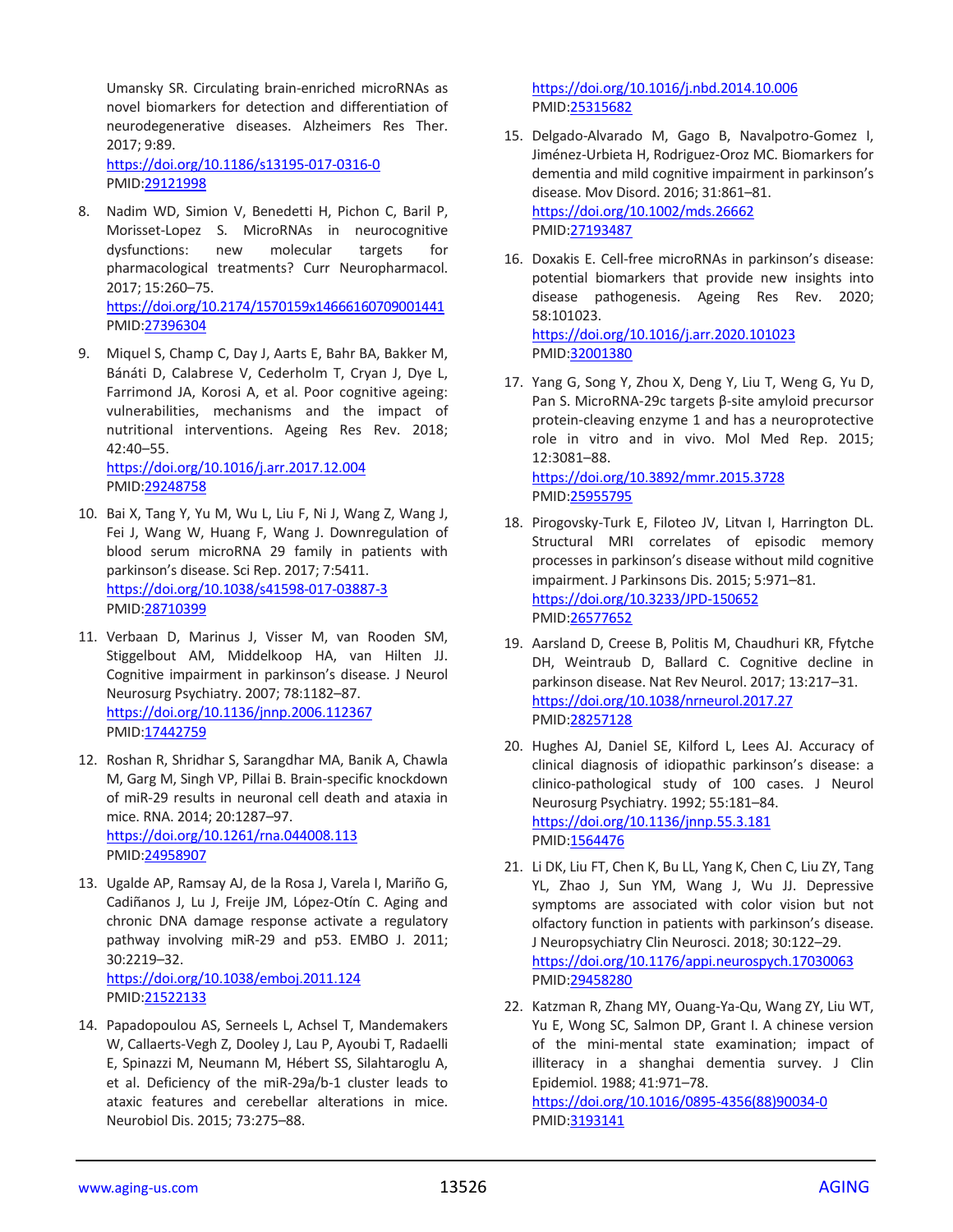- 23. Sheridan LK, Fitzgerald HE, Adams KM, Nigg JT, Martel MM, Puttler LI, Wong MM, Zucker RA. Normative Symbol Digit Modalities Test performance in a community-based sample. Arch Clin Neuropsychol. 2006; 21:23–28. <https://doi.org/10.1016/j.acn.2005.07.003> PMID[:16139470](https://pubmed.ncbi.nlm.nih.gov/16139470)
- 24. Zhao Q, Guo Q, Li F, Zhou Y, Wang B, Hong Z. The shape trail test: application of a new variant of the trail making test. PLoS One. 2013; 8:e57333. <https://doi.org/10.1371/journal.pone.0057333> PMID[:23437370](https://pubmed.ncbi.nlm.nih.gov/23437370)
- 25. Steinberg BA, Bieliauskas LA, Smith GE, Ivnik RJ. Mayo's older americans normative studies: age- and IQadjusted norms for the trail-making test, the stroop test, and MAE controlled oral word association test. Clin Neuropsychol. 2005; 19:329–77. <https://doi.org/10.1080/13854040590945210> PMID[:16120535](https://pubmed.ncbi.nlm.nih.gov/16120535)
- 26. Lucas JA, Ivnik RJ, Smith GE, Ferman TJ, Willis FB, Petersen RC, Graff-Radford NR. Mayo's Older African Americans Normative Studies: norms for Boston Naming Test, Controlled Oral Word Association, Category Fluency, Animal Naming, Token Test, WRAT-3 Reading, Trail Making Test, Stroop Test, and Judgment of Line Orientation. Clin Neuropsychol. 2005; 19:243–69. <https://doi.org/10.1080/13854040590945337> PMID[:16019707](https://pubmed.ncbi.nlm.nih.gov/16019707)
- 27. Guo Q, Zhao Q, Chen M, Ding D, Hong Z. A comparison study of mild cognitive impairment with 3 memory tests among chinese individuals. Alzheimer Dis Assoc Disord. 2009; 23:253–59. <https://doi.org/10.1097/WAD.0b013e3181999e92> PMID[:19812468](https://pubmed.ncbi.nlm.nih.gov/19812468)
- 28. Caffarra P, Vezzadini G, Dieci F, Zonato F, Venneri A. Rey-osterrieth complex figure: normative values in an italian population sample. Neurol Sci. 2002; 22:443–47.

<https://doi.org/10.1007/s100720200003> PMID[:11976975](https://pubmed.ncbi.nlm.nih.gov/11976975)

29. Ricci M, Pigliautile M, D'Ambrosio V, Ercolani S, Bianchini C, Ruggiero C, Vanacore N, Mecocci P. The clock drawing test as a screening tool in mild cognitive impairment and very mild dementia: a new brief method of scoring and normative data in the elderly. Neurol Sci. 2016; 37:867–73.

<https://doi.org/10.1007/s10072-016-2480-6> PMID[:26863871](https://pubmed.ncbi.nlm.nih.gov/26863871)

30. Dubois B, Burn D, Goetz C, Aarsland D, Brown RG, Broe GA, Dickson D, Duyckaerts C, Cummings J, Gauthier S, Korczyn A, Lees A, Levy R, et al. Diagnostic procedures for parkinson's disease dementia: recommendations from the movement disorder society task force. Mov Disord. 2007; 22:2314–24.

<https://doi.org/10.1002/mds.21844> PMID[:18098298](https://pubmed.ncbi.nlm.nih.gov/18098298)

- 31. Emre M, Aarsland D, Brown R, Burn DJ, Duyckaerts C, Mizuno Y, Broe GA, Cummings J, Dickson DW, Gauthier S, Goldman J, Goetz C, Korczyn A, et al. Clinical diagnostic criteria for dementia associated with parkinson's disease. Mov Disord. 2007; 22:1689–707. <https://doi.org/10.1002/mds.21507> PMID[:17542011](https://pubmed.ncbi.nlm.nih.gov/17542011)
- 32. Litvan I, Goldman JG, Tröster AI, Schmand BA, Weintraub D, Petersen RC, Mollenhauer B, Adler CH, Marder K, Williams-Gray CH, Aarsland D, Kulisevsky J, Rodriguez-Oroz MC, et al. Diagnostic criteria for mild cognitive impairment in parkinson's disease: movement disorder society task force guidelines. Mov Disord. 2012; 27:349–56.

<https://doi.org/10.1002/mds.24893> PMID[:22275317](https://pubmed.ncbi.nlm.nih.gov/22275317)